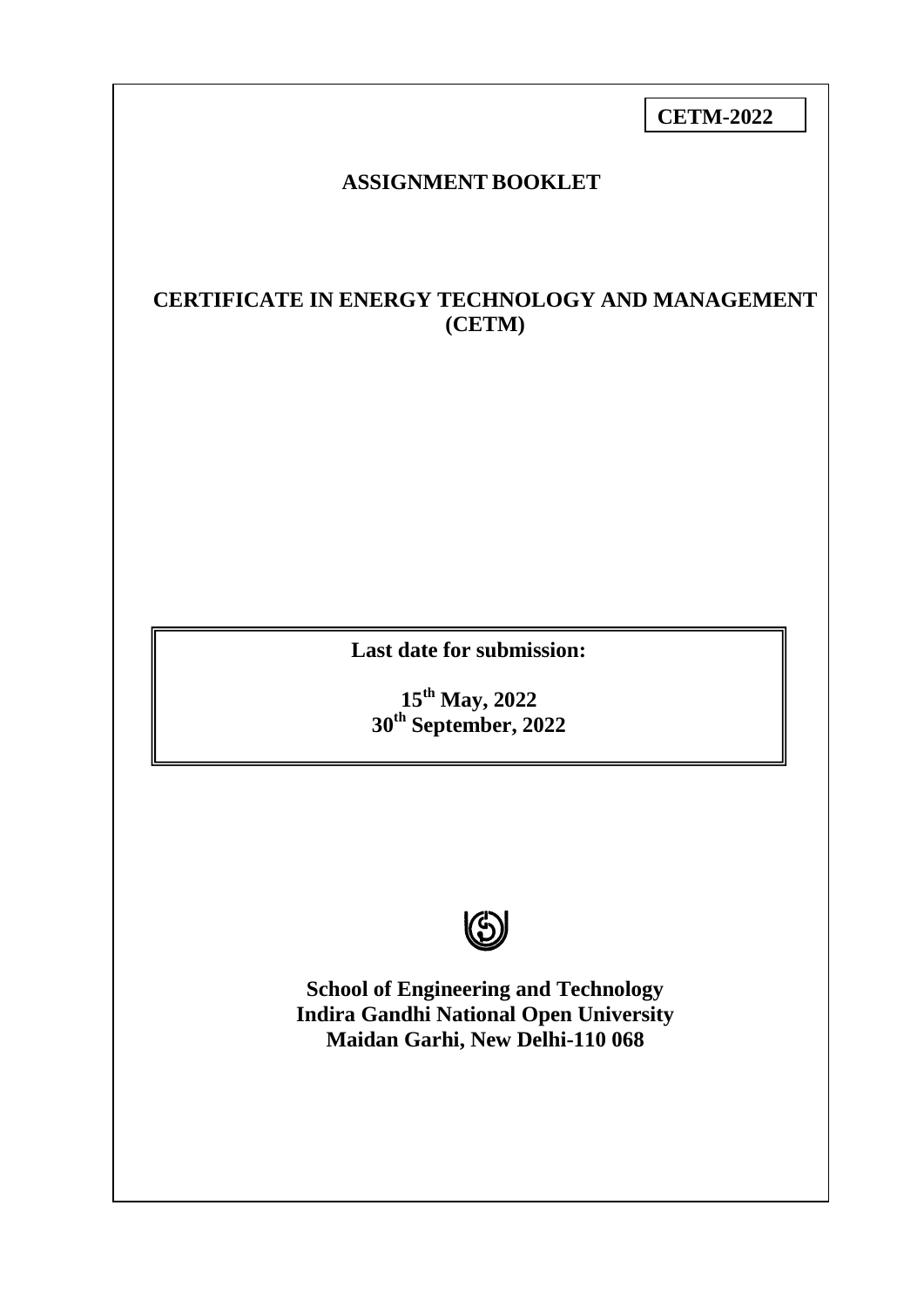Dear Student,

We advise you to go through your programme guide carefully and read the section pertaining to assignments. A weightage of 30 percent, as you are aware, has been earmarked for continuous evaluation which would consist of **one tutor-marked assignment** for each of OEY 001, OEY 002 and OEY 003 of this course. You have to score a minimum of 40 marks out of 100 marks in each of the assignments. **Submit your assignment response at your Study Centre.**

#### **Instructions for Formatting Your Assignments**

Before attempting the assignment please read the following instructions carefully.

1) On top of the first page of your TMA answer sheet, please write the details exactly in the following format:

## **PLEASE FOLLOW THE ABOVE FORMAT STRICTLY TO FACILITATE EVALUATION AND TO AVOID DELAY.**

- 2) Use only foolscap size writing paper (but not of very thin variety) for writing your answers.
- 3) Leave 4 cm margin on the left, top and bottom of your answer sheet.
- 4) Your answers should be precise.
- 5) While solving problems, clearly indicate the question number along with the part being solved. Be precise. Recheck your work before submitting it.

#### **6) The assignment should be in your own handwriting. Typed assignments will not be accepted.**

Answer sheets received after the due date shall not be accepted.

**We strongly feel that you should retain a copy of your assignment response to avoid any unforeseen situation and append, if possible, a photocopy of this booklet with your response.**

We wish you good luck.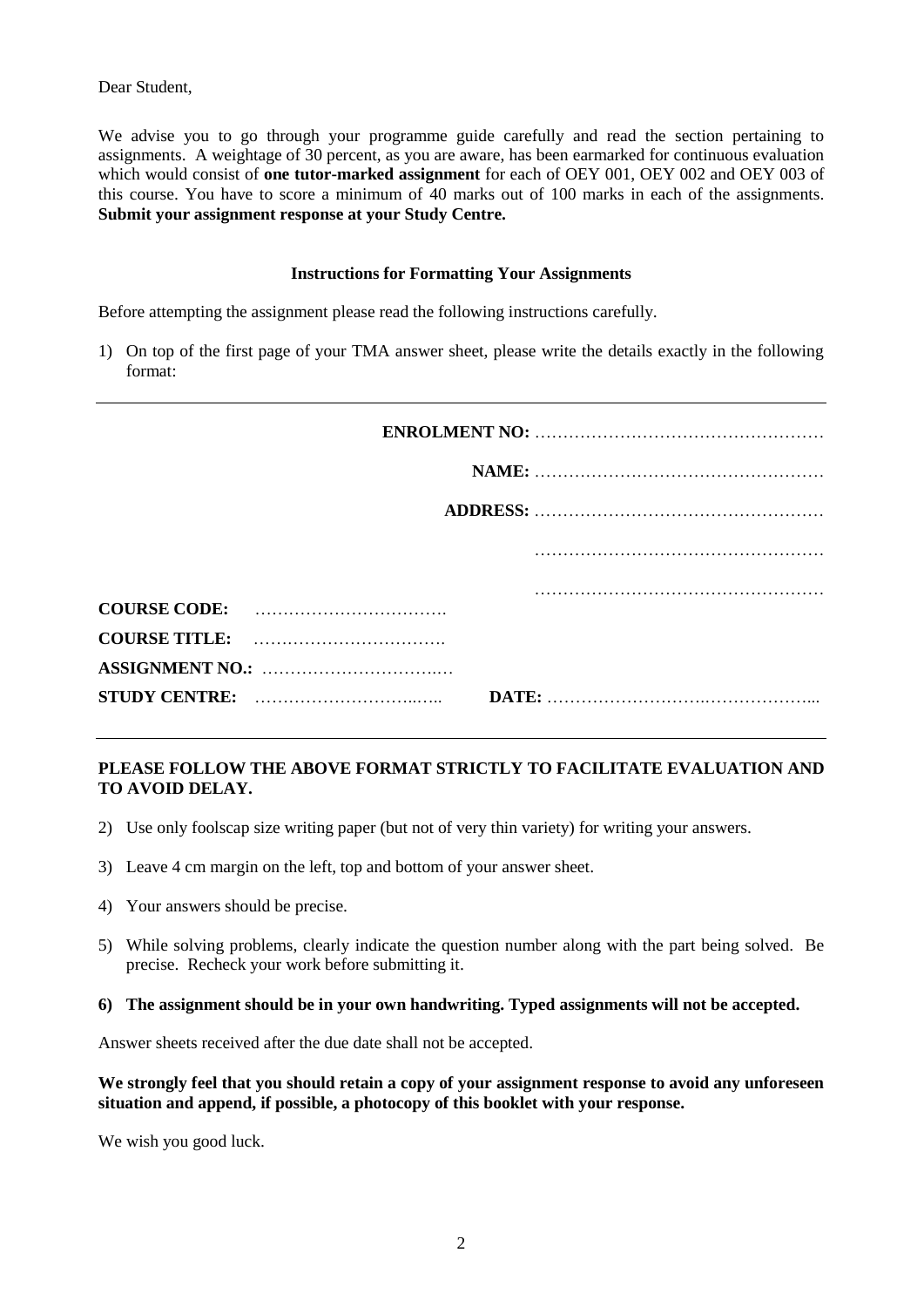## **Assignment -1** (To be done **after** studying the course material)

#### **Course Code: OEY 001 Assignment Code: OEY-001/TMA/2022 Maximum Marks: 100**

#### **Note:**

- 1. In any question, whenever we ask you to suggest an activity we expect you to give one other than those covered in the units.
- 2. For any question worth 5 marks the word limit is 200 words, for a 10 mark question it is 350 words, and for a 15 mark question it is 500 words.
- 3. All questions are compulsory. All questions carry equal marks.
- Q.1. Describe in detail, any three conventional energy resources.
- Q.2. Explain the principle of tidal energy and its advantages and disadvantages
- Q.3. Define energy conversion efficiency .Also state the first law of thermodynamics and mention its significance through fuel input as in petrol. An IC engine has an input of 500 KWh. Energy equivalent to 350 KWh is utilized for running a motor. What is the energy conversion efficiency?
- Q.4. What is greenhouse effect ? Explain the major contributors which cause this effect.
- Q.5. Differentiate between low, medium and high temperature solar collectors.
- Q.6. Explain, in detail the operation and maintenance of a biogas plant
- Q.7. Taking into account your everyday life, give your detailed suggestions on how much energy you can save everyday and by what means you can do so?
- Q.8. Name some biofuels and explain the  $1<sup>st</sup>$  and  $2<sup>nd</sup>$  generation bio-fuels.
- Q.9.Discuss, in detail the characteristics of lignite and anthracite.
- Q.10. Write short notes on the following: a) Wind energy b) Nuclear energy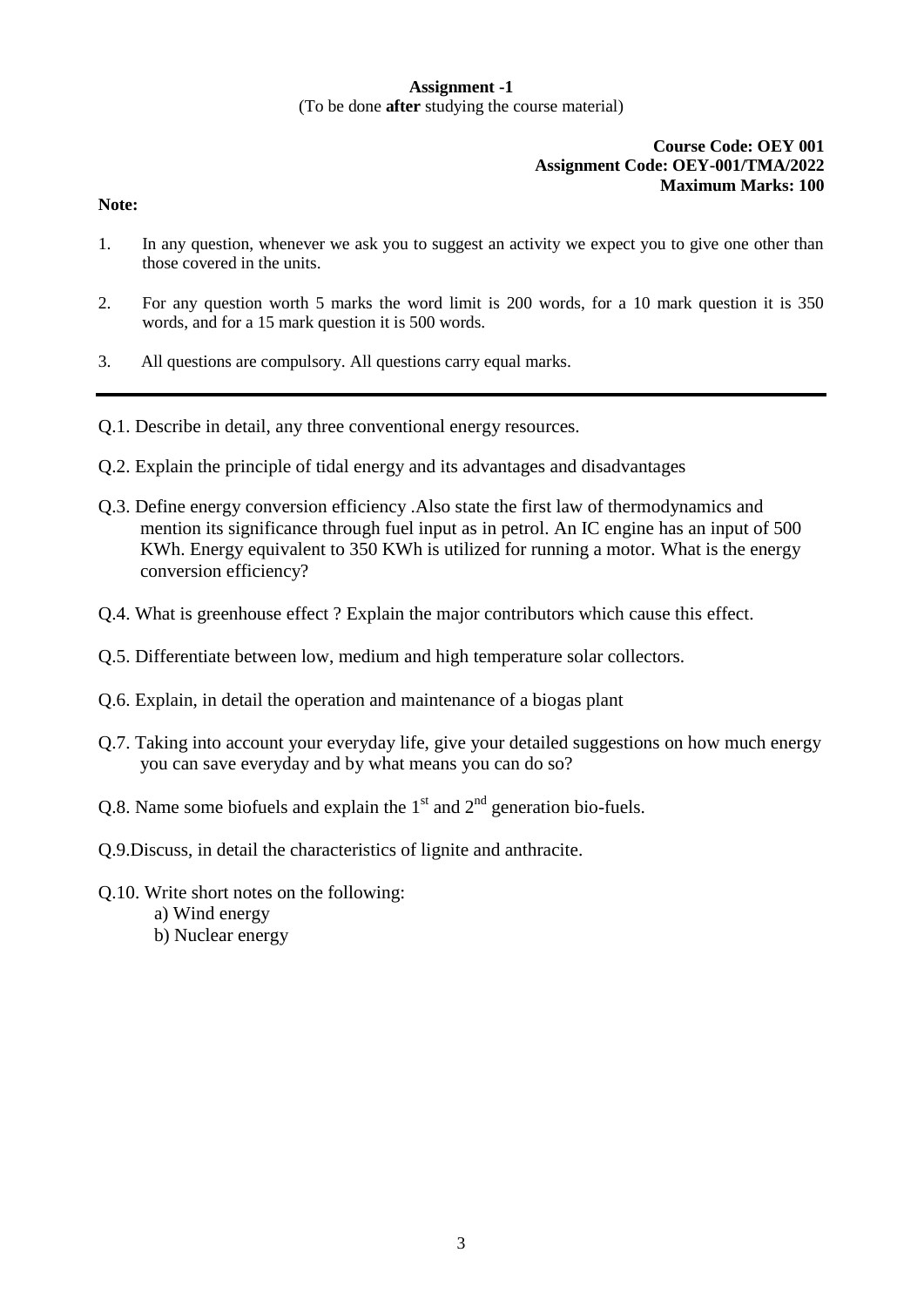## **Assignment-2** (To be done **after** studying the course material)

**Course Code: OEY 002**

### **Assignment Code: OEY-002/TMA/2022**

#### **Maximum Marks:100**

## **Note:**

- 1. In any question, whenever we ask you to suggest an activity we expect you to give one other than those covered in the units.
- 2. For any question worth 5 marks the word limit is 200 words, for a 10 mark question it is 350 words, and for a 15 mark question it is 500 words.
- 3. All questions are compulsory. The marks of each question are indicated against it.

| Q 1.                             |                        | (a) What is Solar Constant? Also write the advantages of selective surface.                                                  | 10 |  |  |
|----------------------------------|------------------------|------------------------------------------------------------------------------------------------------------------------------|----|--|--|
|                                  | conventional cooker.   | (b) Explain the principles and working of solar cooker. Also highlight its features over                                     | 10 |  |  |
| Q.2                              | (a)                    | Explain working of Solar Lantern with proper sketch.                                                                         | 10 |  |  |
|                                  | (b)                    | Draw and explain current –voltage characteristics of a solar cell. What is packing factor?                                   | 10 |  |  |
| Q.3                              |                        | (a) Explain schematic flow sheet for high rate farm scale digester.                                                          |    |  |  |
|                                  | disadvantage           | (b) Explain floating drum biogas digester with neat diagram. Also write its advantages and                                   | 20 |  |  |
| Q.A.                             | (a)                    | Explain the Trombe wall in detail. Also explain effect of window orientation.                                                | 10 |  |  |
|                                  | (b)                    | Classify the different categories of solar building system and also explain main features<br>of three main type of building. | 10 |  |  |
| Q. 5.                            | (a)                    | Explain Solar Drying System with neat schematic diagram .Also write its usefulness.                                          | 10 |  |  |
|                                  | (b)                    | Define the followings:                                                                                                       | 10 |  |  |
| (i) Moisture Content (Dry basis) |                        |                                                                                                                              |    |  |  |
|                                  |                        | (ii) Humidity                                                                                                                |    |  |  |
|                                  |                        | (iii) Payback period                                                                                                         |    |  |  |
|                                  | (iv) Drying Efficiency |                                                                                                                              |    |  |  |
|                                  |                        | (v) Capital recovery factor                                                                                                  |    |  |  |